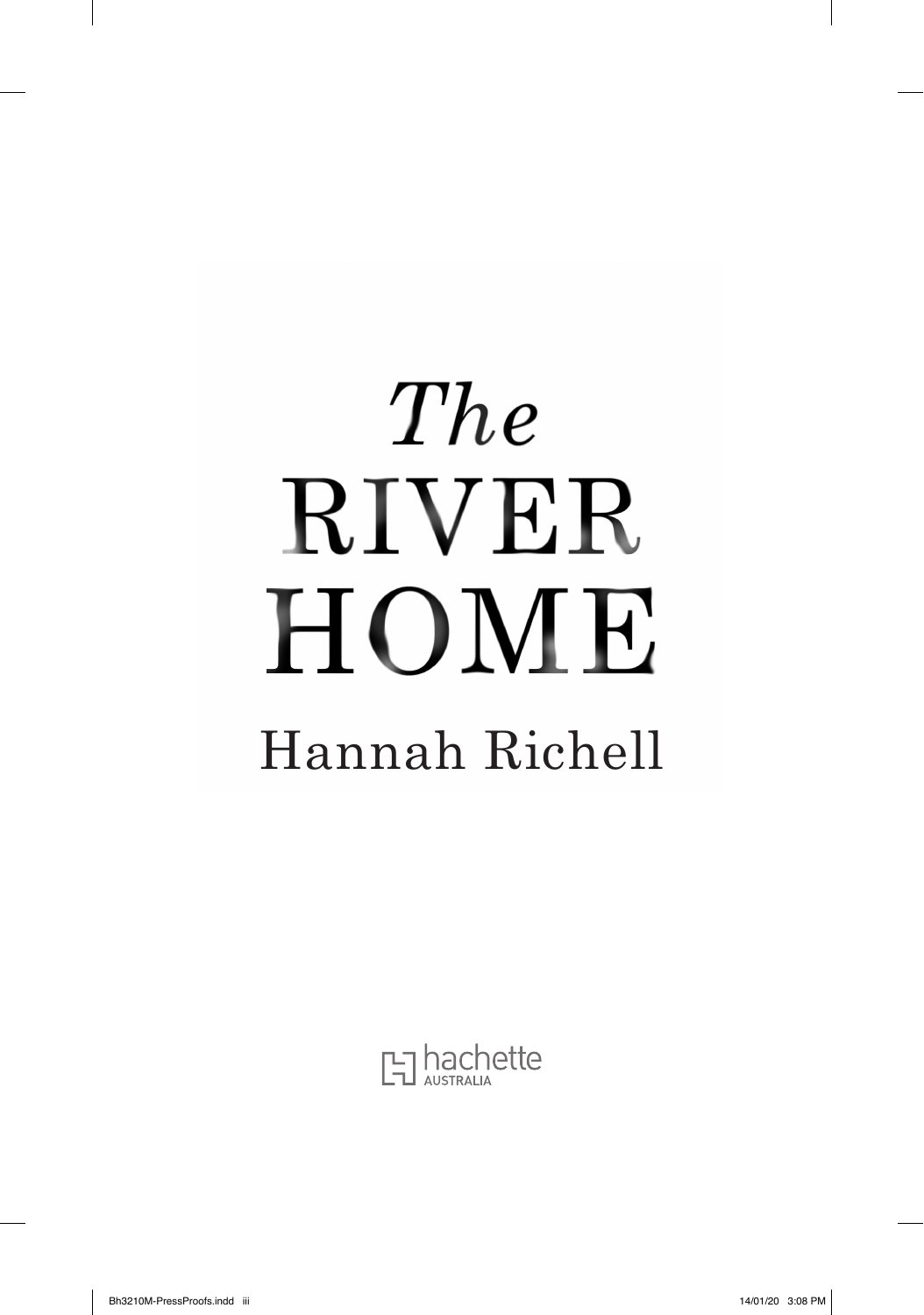

Published in Australia and New Zealand in 2020 by Hachette Australia (an imprint of Hachette Australia Pty Limited) Level 17, 207 Kent Street, Sydney NSW 2000 www.hachette.com.au

Published in Great Britain in 2020 by Orion Books

Copyright © Hannah Richell 2020

This book is copyright. Apart from any fair dealing for the purposes of private study, research, criticism or review permitted under the *Copyright Act 1968*, no part may be stored or reproduced by any process without prior written permission. Enquiries should be made to the publisher.



 A catalogue record for this book is available from the National Library of Australia

ISBN: 978 0 7336 4366 8 (paperback)

Cover design by Christabella Designs Cover photograph courtesy of Trevillion Author photograph courtesy of Claire Newman-Williams Text design by The Spartan Press Ltd, Lymington, Hants Printed and bound in Australia by McPherson's Printing Group



 The paper this book is printed on is certified against the Forest Stewardship Council® Standards. McPherson's Printing Group holds FSC® chain of custody certification SA-COC-005379. FSC® promotes environmentally responsible, socially beneficial and economically viable management of the world's forests.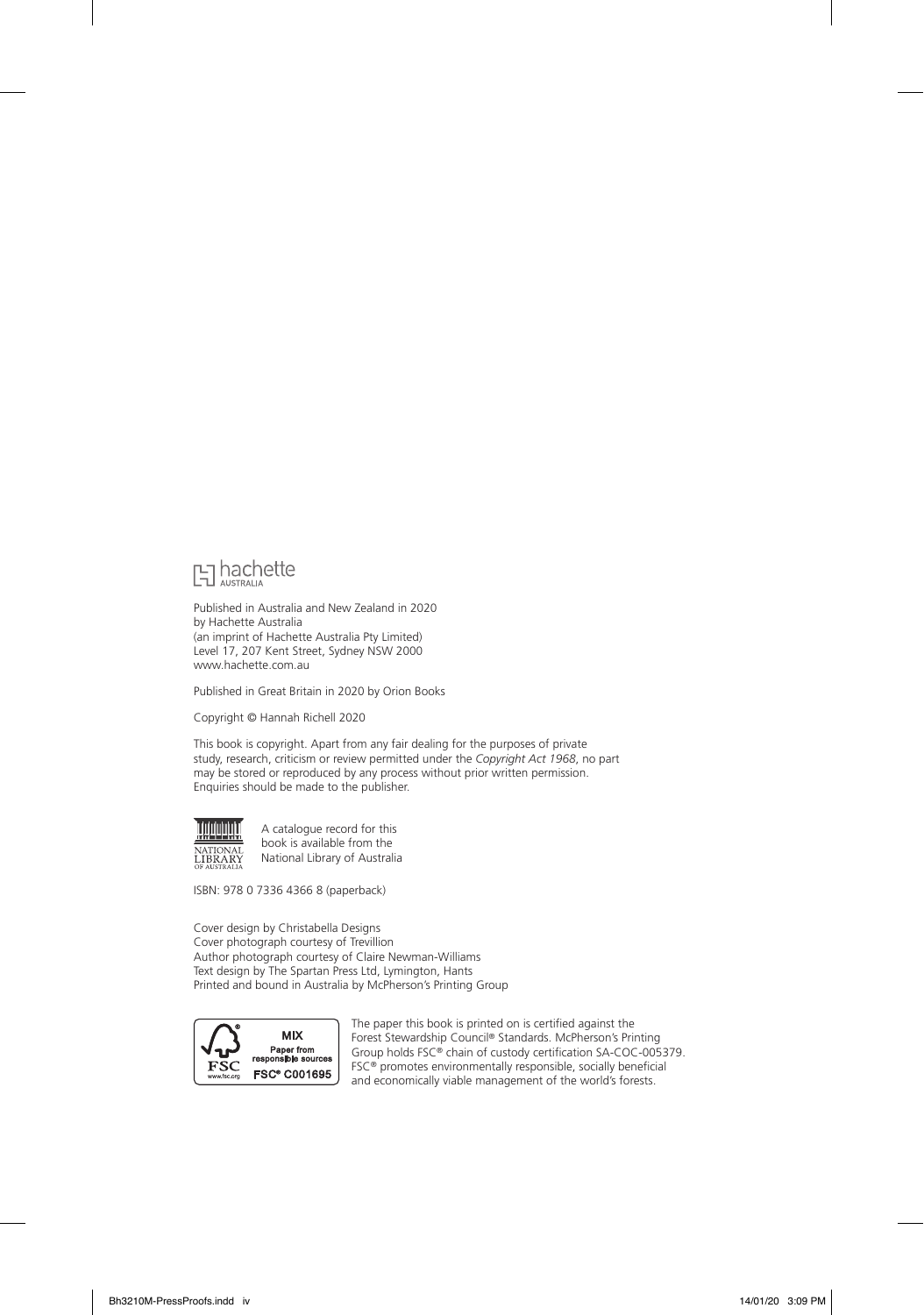*For Will*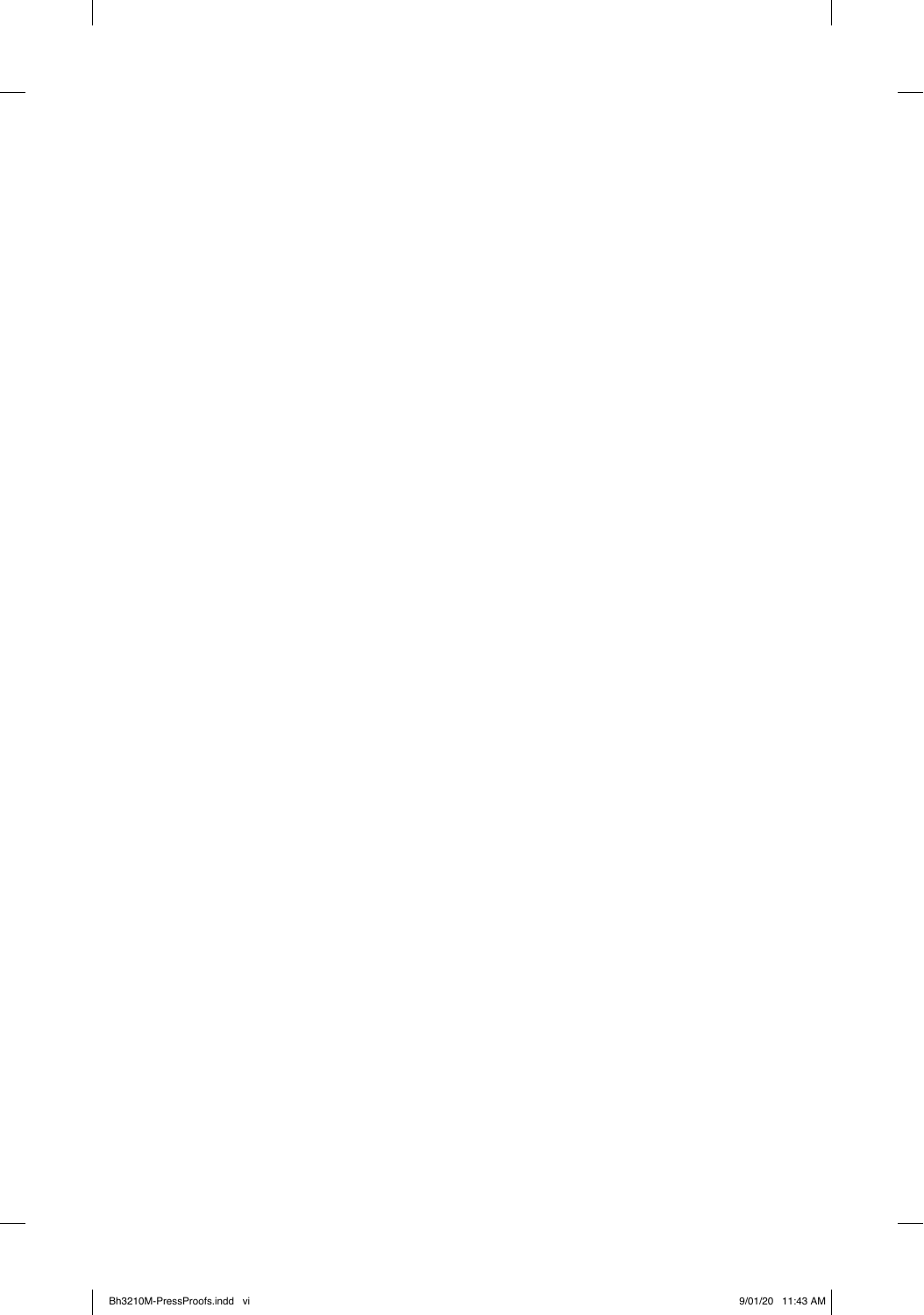# **PROLOGUE**



In sleep, the memories rise unbidden. Trees stand as black shadows marking the way through the orchard. The acid sweetness of apples rises from the long grass, while the river below slides silently by.

In the dark, behind fluttering eyelids, she remembers the fermented fizz of cider on her tongue, light bulbs dancing like fireflies over the wooden jetty, laughter carrying across the water. The sensation of paper pressed against her face, the grip of fingers on skin, thick black mud clinging to her scratched and bloody hands, a pain like broken glass cutting skin.

Lost in slumber, all the scents, the sounds, the colours of her past rise up, and all that she has buried – the secrets, the darkness – return to her.

*What have you done? What on earth have you done?*

It's something she learned years  $ago - the hard way$ – and that she knows she will never forget: even the sweetest fruit will fall and rot into the earth, eventually. No matter how deep you bury the pain, the bones of it will rise up to haunt you, like the sickly scent of those apples, like the echoes of a summer's night, like the river flowing relentlessly on its course.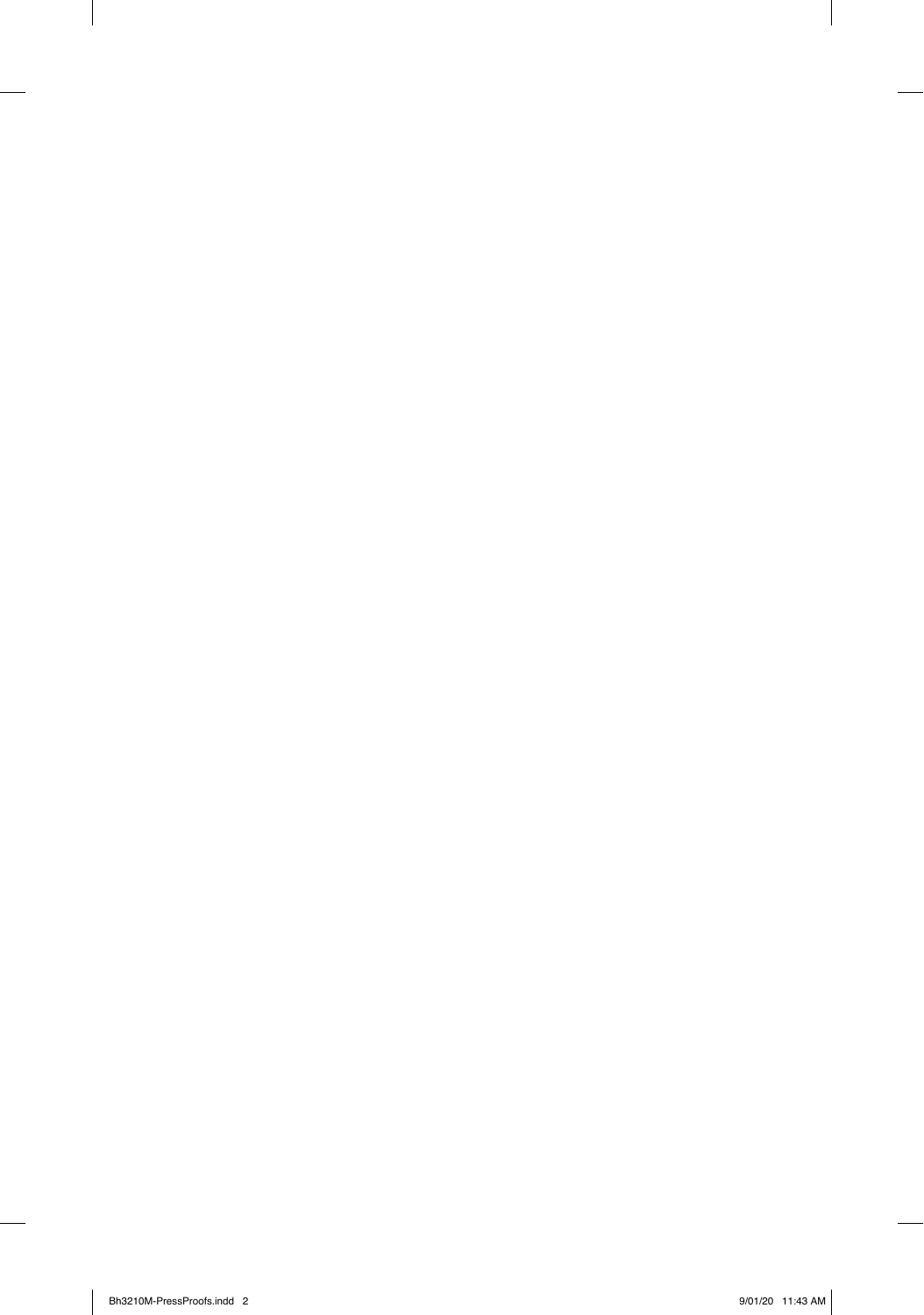# **M O N DAY**



Not sure if you're still on this number, but we need you at home. Lucy's getting married. This Saturday! I know. Call me. E x

Sent 18/09/18, 5:58pm √√

Eve says she messaged you. Please come. I need you. Luce x

Sent 18/09/18, 8:49pm √√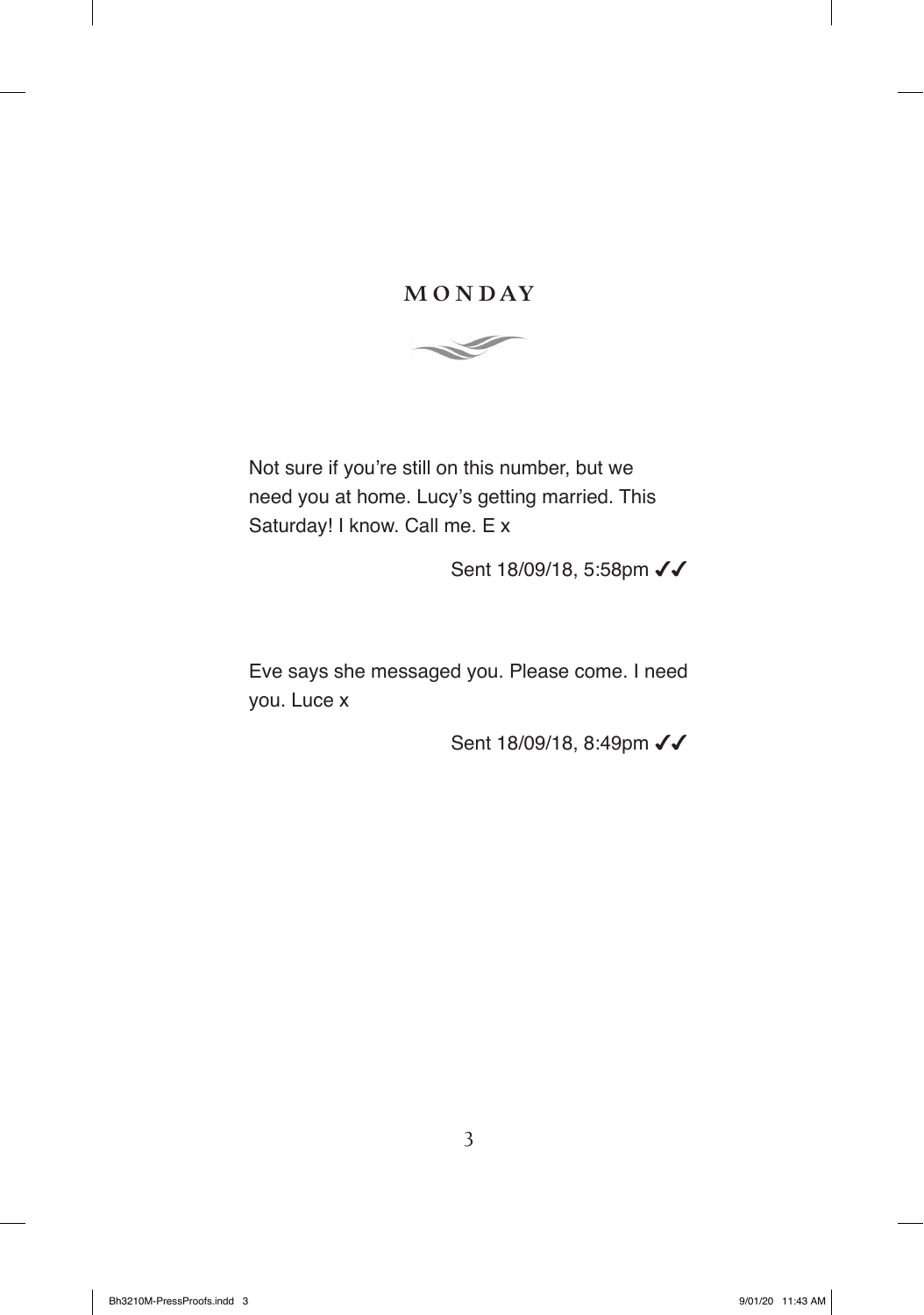## **T U E S DAY**



### **1**

Margot stirs at the sound of the train horn screaming through a tunnel. Her cheek is clammy where it rests against the window and a familiar scent, sweet and heavy, lingers in the air. Opening her eyes, she meets the gaze of a young girl seated across the carriage table. She wears purple headphones with pointed cat ears stuck to the headband and bites into an apple. Empty wrappers escape from a pink packed lunch box lying discarded between them.

Margot looks from the lunch box to the apple, then back to the girl's face. She is around seven or eight, she thinks, with blue eyes and hair the colour of corn hanging in two neat plaits. There is something reminiscent of Lucy in the girl's appearance, though the girl's hair is perfectly parted and the braids are tight and uniform. Her sister's childhood plaits had never been neat, usually wrestled into unruly braids at the breakfast table by Eve or their father. Lucy had always been a wild tangle of a girl – though no longer a girl, of course, but a grown woman, soon to be married.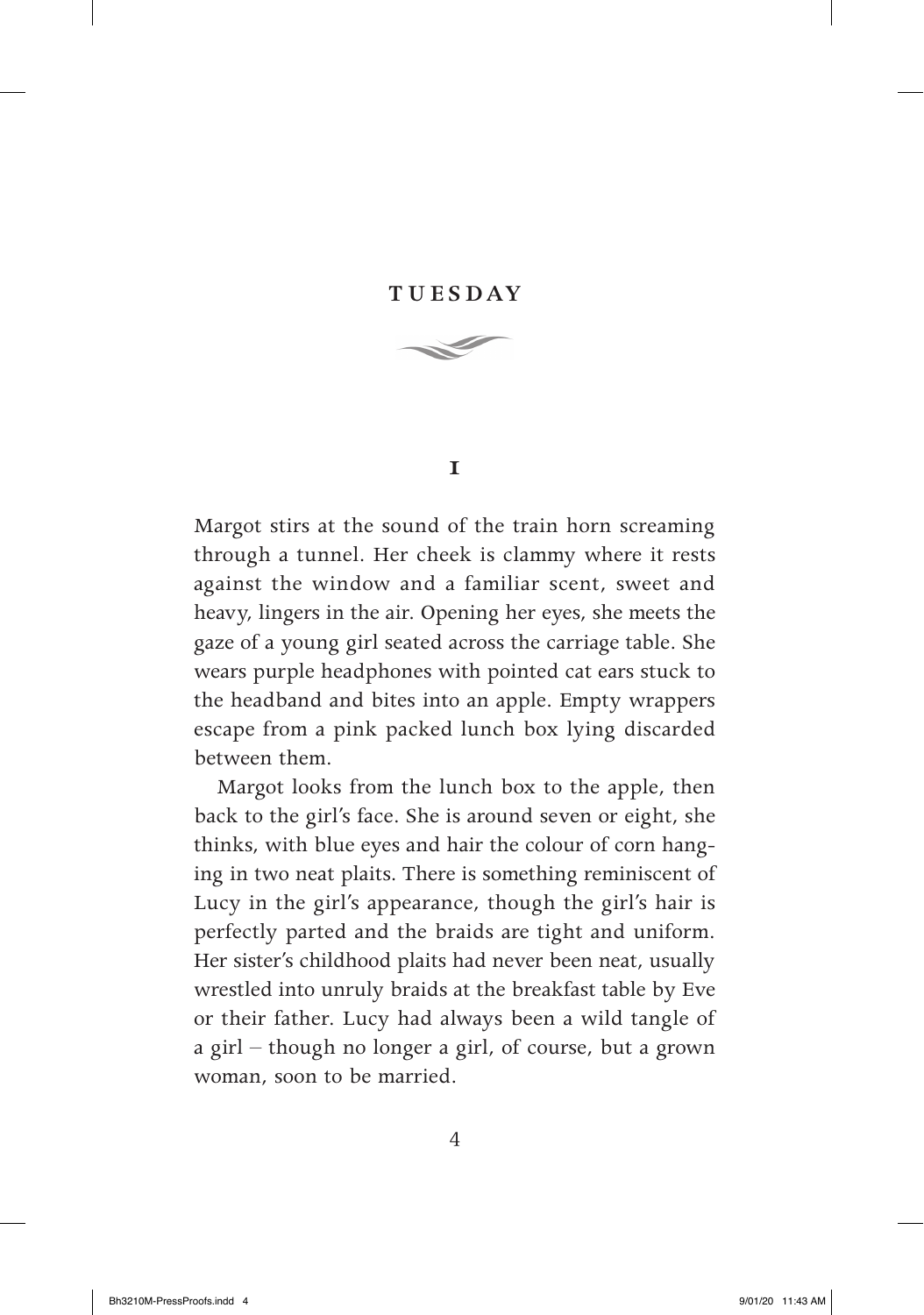The messages had arrived the previous night, Eve's flashing first on Margot's phone as she'd let herself into the empty flat. She'd scanned it standing in the kitchen as the kettle boiled and had to read it twice before the meaning had sunk in. Lucy was getting married, in less than a week? Their middle sister had always been impetuous – prone to spontaneous gestures or blurting whatever was on her mind, no matter the consequences – but this latest spur-of-the-moment decision surely had disaster written all over it. It was typical Eve too, her elder sister's exasperation and judgement evident even through the economy of her text message. And perhaps, Margot thinks – turning to the window and studying her reflection in the glass, regarding her bloodshot eyes and tasting the stale vodka still caught at the back of her  $throat - typical of her too.$ 

The girl seated across from her crunches into the apple, brown pips now visible in the hollow chambers of its core. Margot watches, expecting her to discard it at any moment, or perhaps pass it to the woman – obviously her mother – bent over a book beside her, but the girl bites steadily into the shrinking apple until the innards, the pips and finally the thin brown stalk have all disappeared into her mouth. Yes, just like Lucy. She can picture her so clearly: denim cut-offs and long brown limbs, lying on a blanket amid the fallen fruit under the orchard trees, that wide smile and the tangle of her long blonde hair fanning out about her face.

Margot sighs. She thinks of the trolley service that had rattled by half an hour ago, and of the clinking glass miniatures holding so much promise. She wishes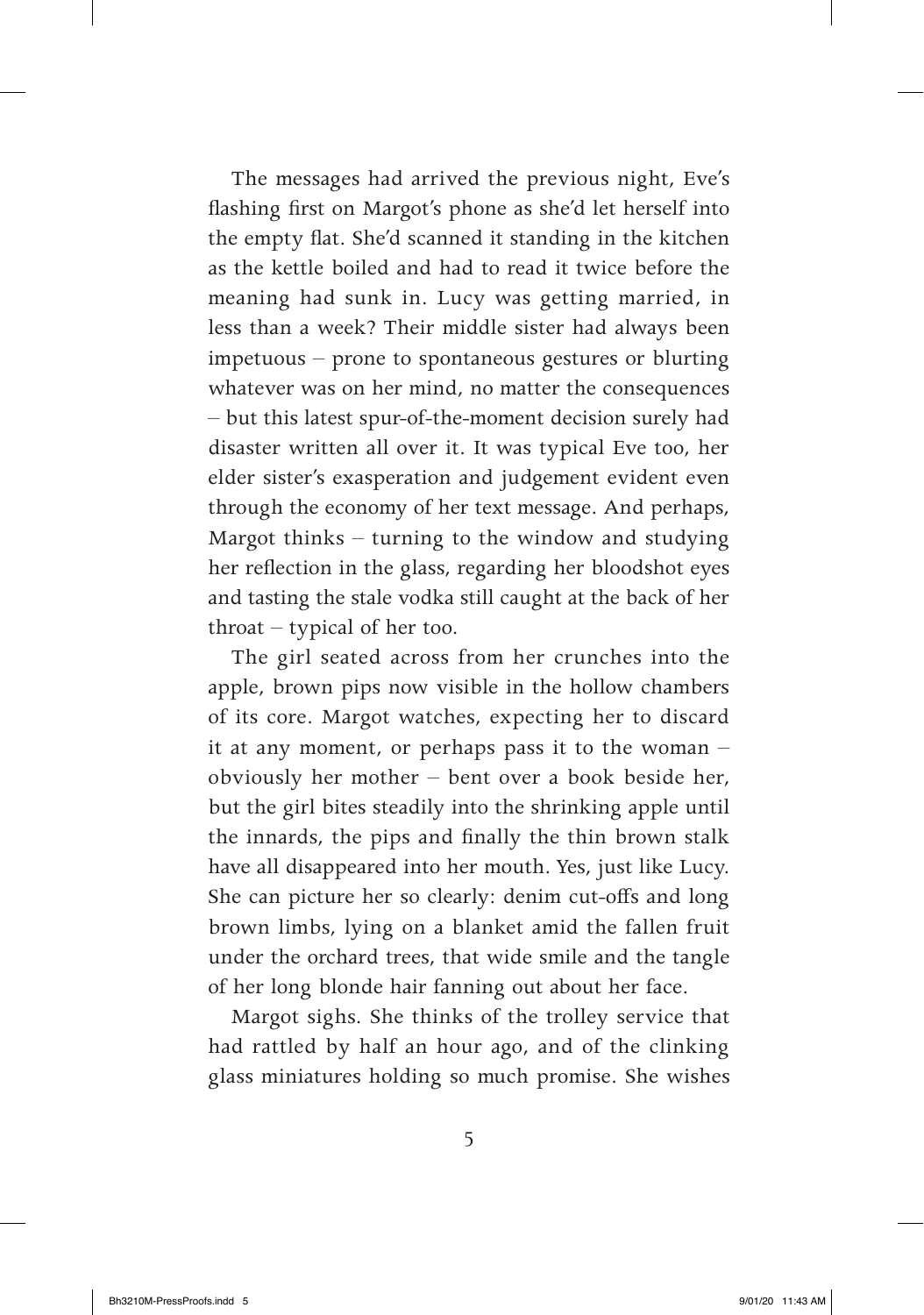she hadn't held her nerve. She wishes she'd bought even one, just to lift the veil of her hangover.

*I need you.*

The girl opposite licks her fingers then glances across at Margot, her lips twitching into a smile. Margot gives her a solemn nod, before turning away and leaning her head back against the window. Three words. It was all it had taken to undo her resolve. For Margot knows what it is to need. She couldn't ignore Lucy's plea. Against her better judgement, here she is, travelling home to Windfalls. What on earth was she thinking?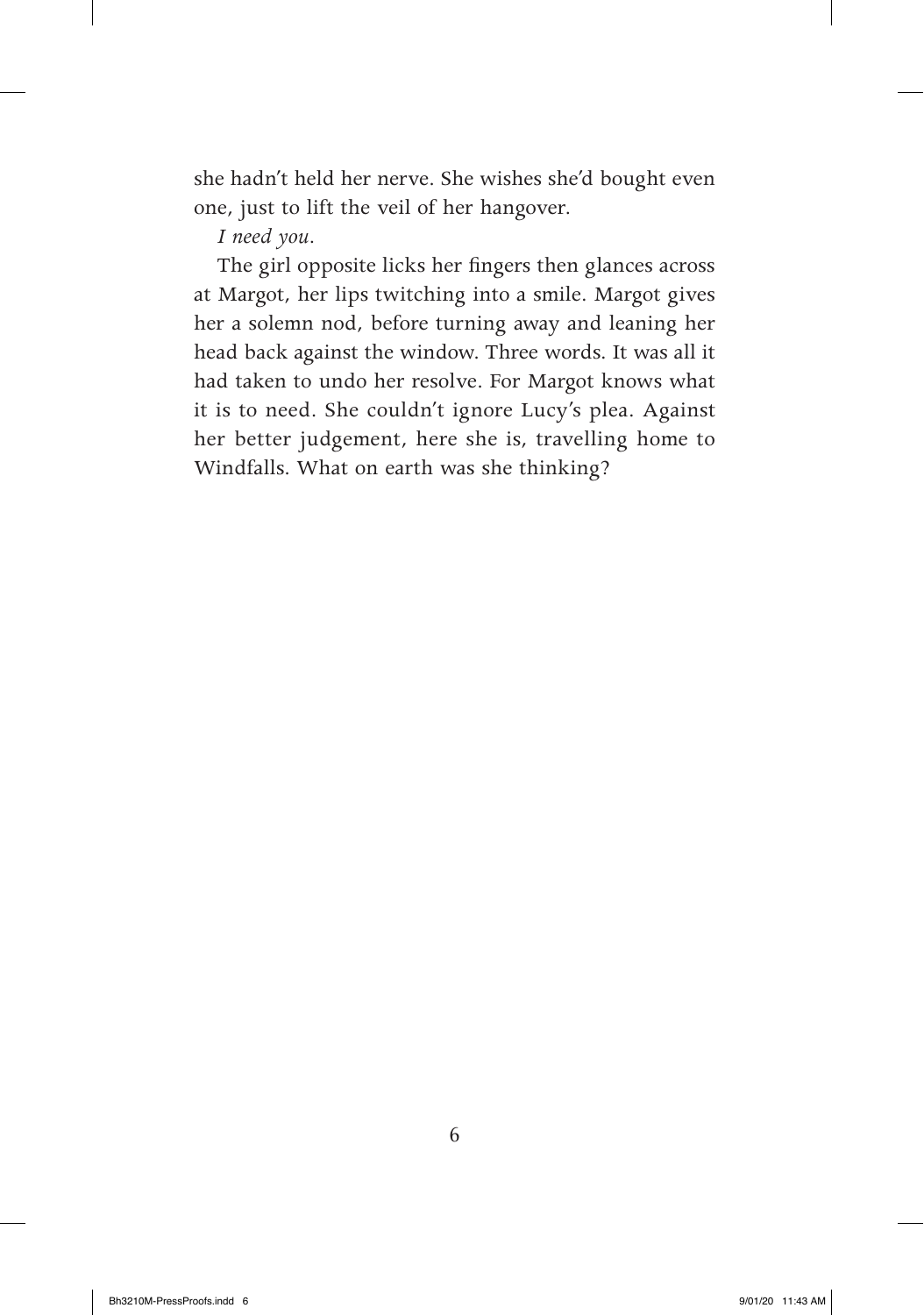

**2**

Eve stands in the lower orchard, one hand pressed to her chest, the other shading her eyes from the sun as the man from the marquee hire company paces between the trees, tutting audibly. She doesn't like his frown, nor the way he keeps bending down and shaking his head, as if to assess the angle of the hill or the quality of the ground. 'It's pretty boggy,' he says, coming to join her. 'And the slope isn't ideal, but I think we can do it. There's enough space between those trees to put up a thirty- by forty-foot tent, which should give you plenty of room for your guests. Around fifty you said?'

'It's a little over sixty now.'

The man sucks air through his teeth and refers to his clipboard. 'We could do it on Thursday morning. That would give you time to decorate.'

'Great. You're sure it'll be OK down here?' The ground feels ominously soft beneath her boots. It's hard to imagine how the pegs to anchor the marquee will hold. As she pictures a vast white tent lifting up and flying off across the valley she tries, simultaneously, to ignore the tightening sensation in her chest. It's as if a cold fist reaches inside her ribcage and squeezes her heart.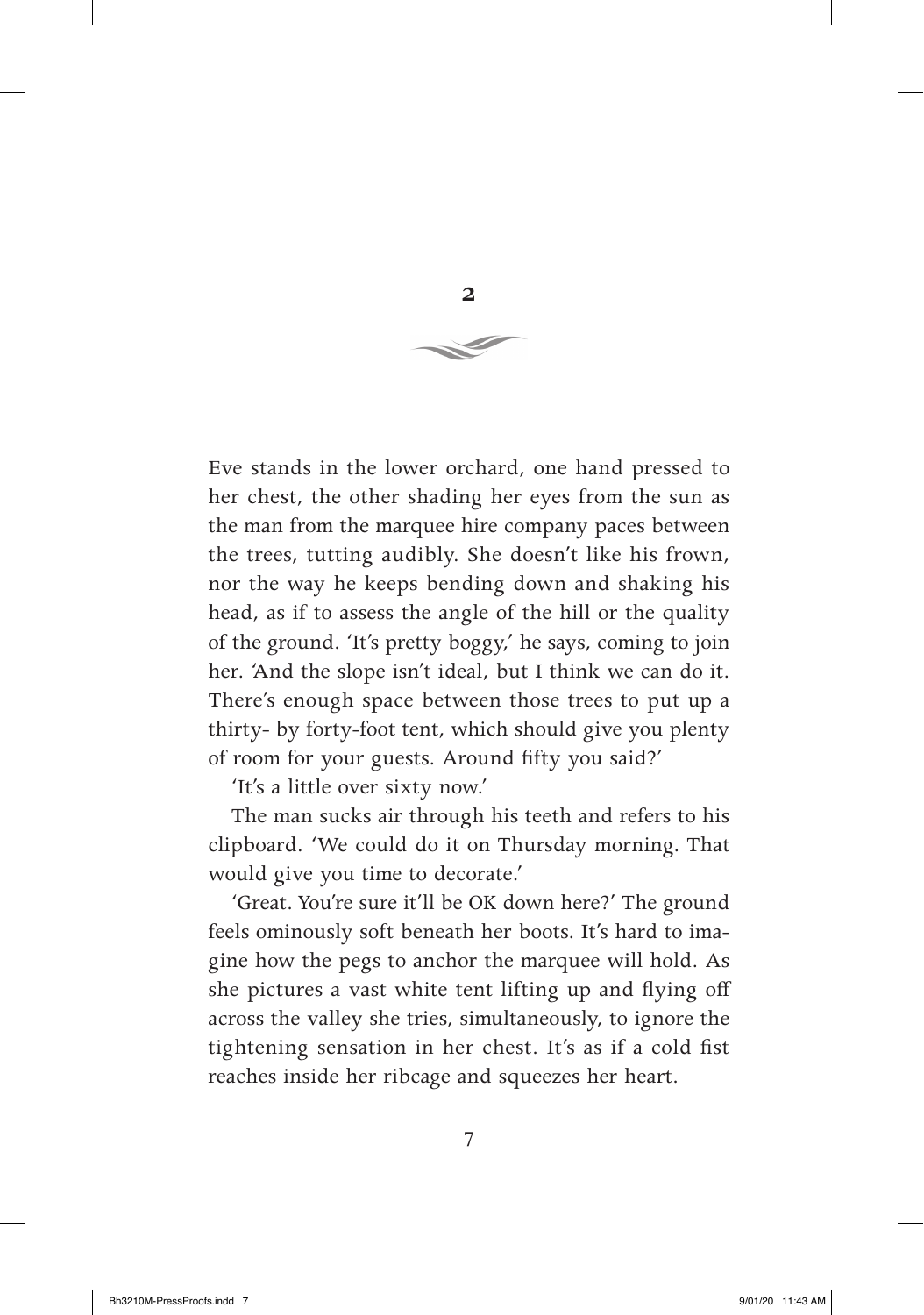'Don't worry,' he says, reading her expression. 'We'll see you right. Lovely spot you've got here,' he adds, genuine appreciation in his voice.

Eve turns to survey the scene. The fruit trees hang heavy with ripe apples. Birds chatter through the lush green boughs while the sun, just past its pinnacle, drenches the hillside in golden, autumnal light. Below the sloping orchard, a strip of river glints like a mirror, visible through the trees as they move in the breeze. Behind her, the honey-coloured stone chimneys of Windfalls jut into a blue sky. Standing there in the soft September light, the old seventeenth-century farmhouse, with its wide, painted sash windows, grey slate roof and tangled wisteria clinging to its facade, has never looked prettier.

But Eve can't focus on the beauty of her childhood home; she is too caught up in thoughts of untethered marquees, and catering, and what to do if it rains between now and Saturday and the orchard turns into a vast, boggy mudslide. Though all these are mere organisational logistics  $-$  jobs to cross off a list. When she considers them alongside the more worrying thought of her family coming back together for the first time in eight years, no wonder she feels panicked.

Hay, she thinks, wishing she had brought a pen and paper with her. A few bales from one of the local farms should do it. It could double-up as a rustic decoration . . . seating, even . . . but it would also be useful should the weather turn against them and the ground becomes too muddy. There is also the matter of a power supply to arrange. A generator of some sort, or cables connecting back to the house. They'll need a dance floor and lights.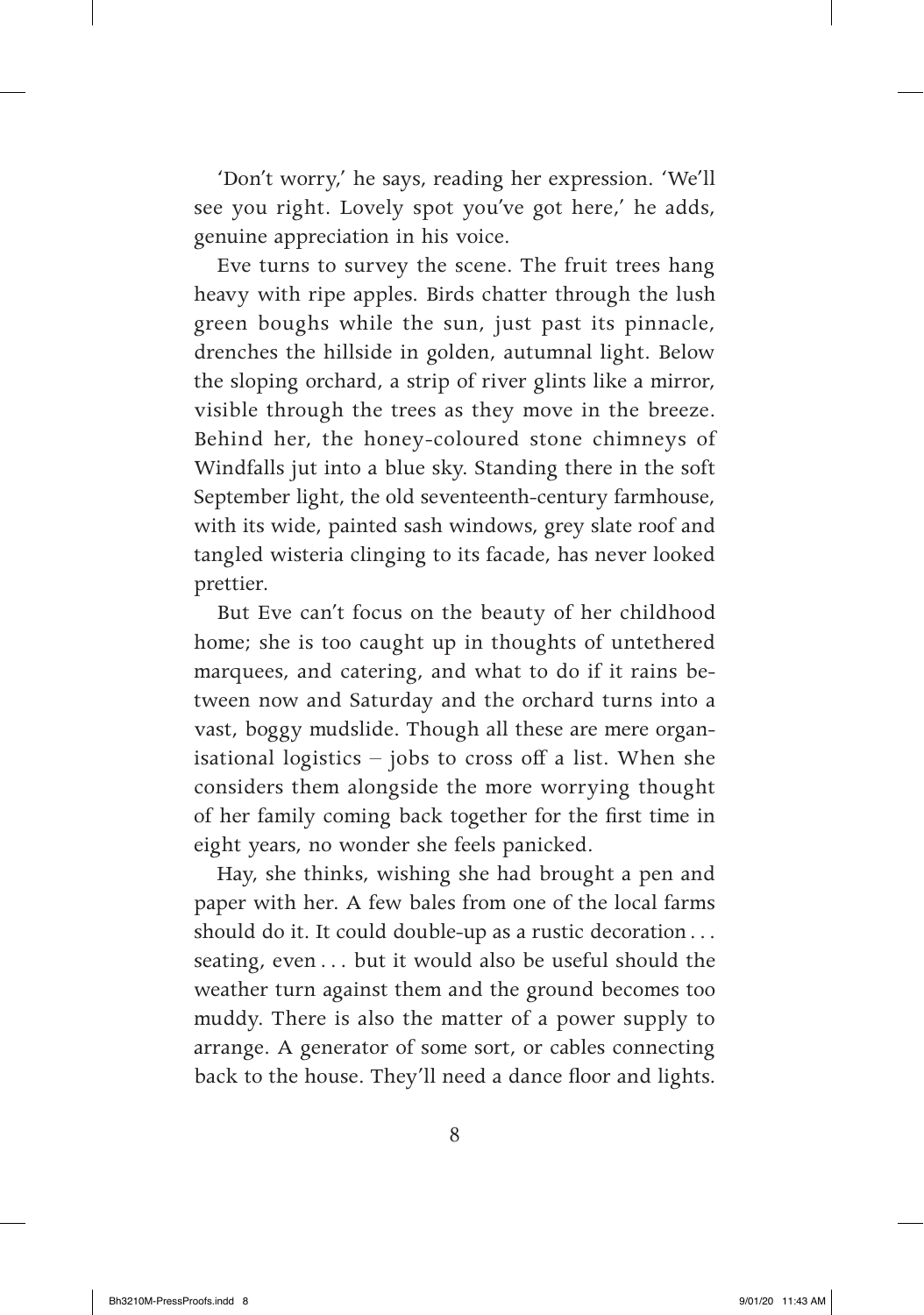Lanterns would be nice, but she's not sure if they'd be allowed to light candles inside the marquee. These are all things to run past the man from the tent company.

She glances round for him and sees he has wandered off among the trees with his tape measure, while appearing along the garden path from the house is her mother, grey-streaked hair spilling from a loose bun, a colourful silk kimono flapping behind her, afternoon sun caught in the white cotton of the long nightdress she is still wearing.

As a teenager, Eve used to crawl with embarrassment at her mother's alternative approach to clothes. She used to wonder if it was because Kit spent so long inside her fictional worlds that she was oblivious to fashion codes or clothing conventions. She'd pondered whether she did it to embarrass her daughters, or shock them out of what she might think their more prudish ways. But, after years of mortification, Eve has come to the conclusion that Kit just doesn't care much about appearances. Buried in her books, she would notice what she dressed in each day no more than she would notice that the fridge was empty or the house was filthy. Fashion choices were no more considered than what lay draped over the armchair in her bedroom and came closest to hand. It is simply the way her mother is made. The man from the marquee company does a double-take at the sight of her, but Eve barely blinks.

'I saw the truck in the drive,' Kit says as she draws closer.

'It's all under control.'

'Is Lucy here with you?'

'No,' says Eve. 'I don't know where she's got to.'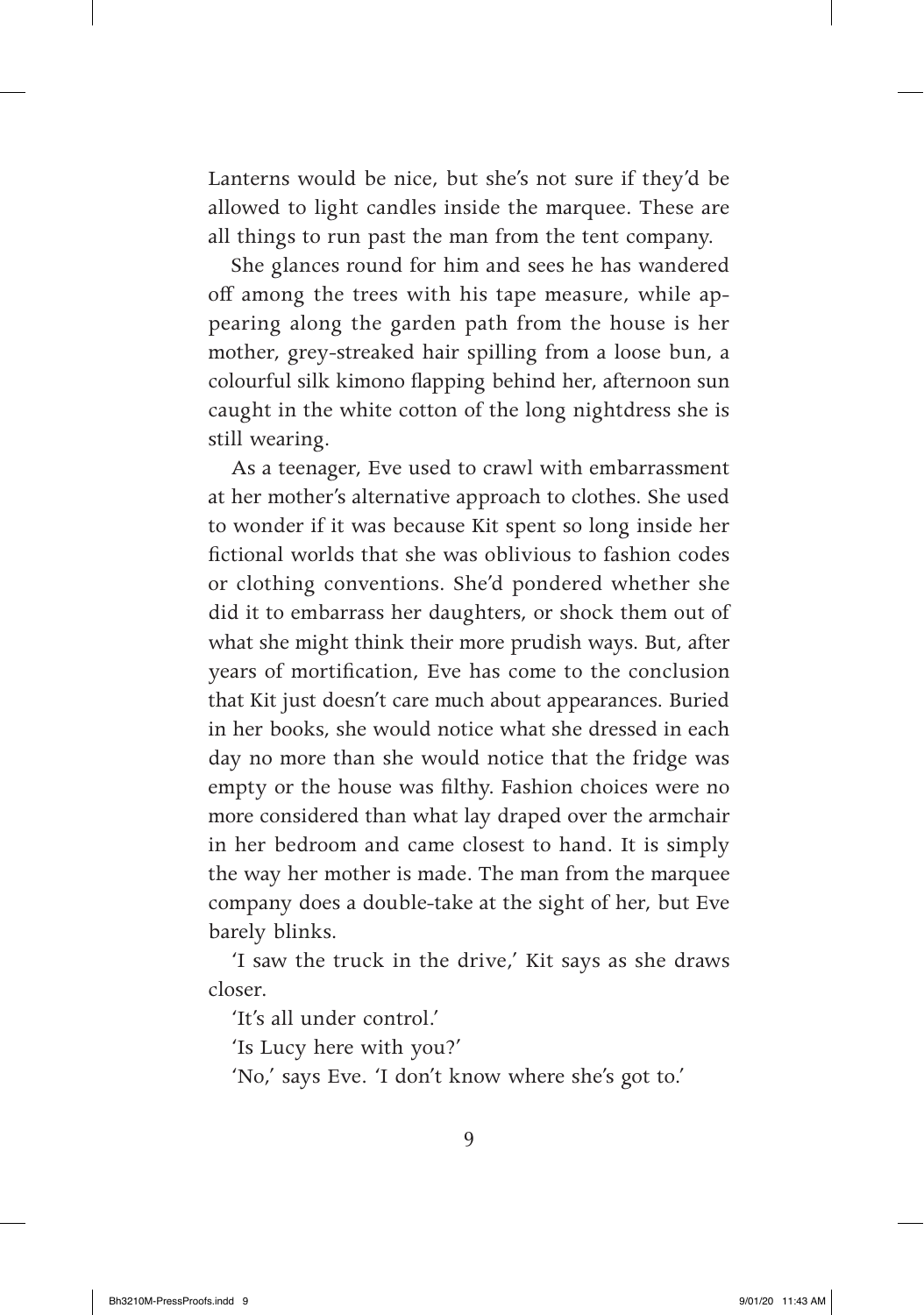'They'll put it here in the orchard, will they?' she asks, watching the man with his tape measure.

'Yes, it's the best place.'

Kit turns her face to the sky and closes her eyes. 'It's lovely out here.'

'I was thinking we could hang bunting and fairy lights to mark the route down from the house. It would look lovely at nightfall. But of course, all of that will take more work and more time,' Eve adds. At this stage, she isn't sure how they're going to achieve even the basics of this organisational nightmare before Saturday.

'Whatever you think, darling. I'm sure it will look wonderful.'

The fist clenches more tightly in her chest. It's all very well Lucy springing this last-minute wedding on them all, saying she wants to keep the celebrations 'low key . . . a private register office ceremony followed by a "bit of a party" at Windfalls . . . everyone back together . . . no big deal', and while a part of Eve admires her sister's desire to avoid the wedding machine and all the paraphernalia and pressure that comes with it, there is no getting around the fact that these kinds of events don't 'just happen'. No matter how spontaneous Lucy might want to be, no matter how laid-back their mother might seem, there's a reason couples plan their nuptials months in advance. Say the word 'wedding', even at the last minute, and guests will arrive with certain expectations. Food. Wine. Music. Dancing. It's the way it is.

She and Andrew had done it properly. They had allowed a respectable twelve months to organise their day. The venue had been meticulously researched. Monogrammed save-the-date cards had been sent out months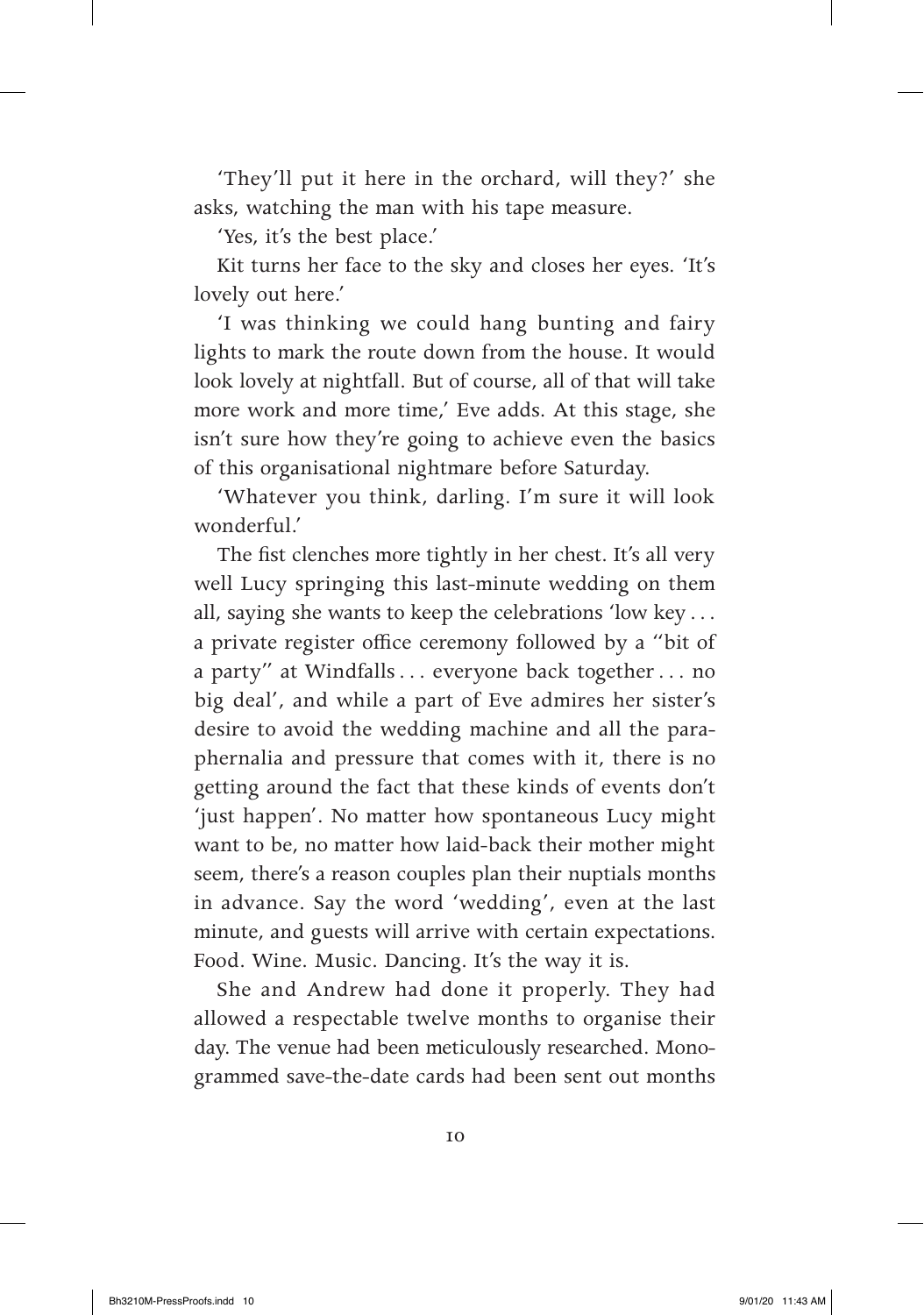in advance. The catering, dress fittings, disco hire, wedding cake, flowers and photographer had all been arranged with Eve's trademark precision, and despite one broken heel on a pair of bridesmaid's shoes, the day had run like clockwork.

Lucy, on the other hand, seems to expect the music, the decorations, the food and drinks to simply 'happen'. Little wedding fairies sweeping in to take care of everything. Eve sighs. It might have been possible to wing it if the guest list was small, but Lucy, in typical Lucy fashion, had announced her bonkers wedding plan a few days ago, then glibly sent out a blanket email invitation to her friends. 'Don't worry,' she'd said, 'it's such short notice only a few of them will be able to make it. Only the important ones.' But what had started out a couple of days ago as *a simple little party* had since snowballed spectacularly. Sixty-five acceptances at the last count. Five vegetarians. Two vegans. One gluten-free. One dairy intolerant. What was wrong with these people? Didn't they have lives, holidays, calendars hanging on their fridges full of scribbled plans and juggled appointments? It's all *so* Lucy, all so ridiculously naïve and chaotic.

It isn't as if Eve doesn't have enough on her plate, with her own household to run and her part-time job managing the office of a small recruitment agency, Andrew working all the hours at his IT consultancy, and the girls with their ballet classes, piano lessons, science projects and invitations to birthday parties. Throw in organising a wedding in a week and her head feels fit to burst.

'Eve, darling . . . what do you think about fireworks? Or maybe a bonfire?' Kit's voice breaks through her train of thought. 'It would be rather fun, don't you think?'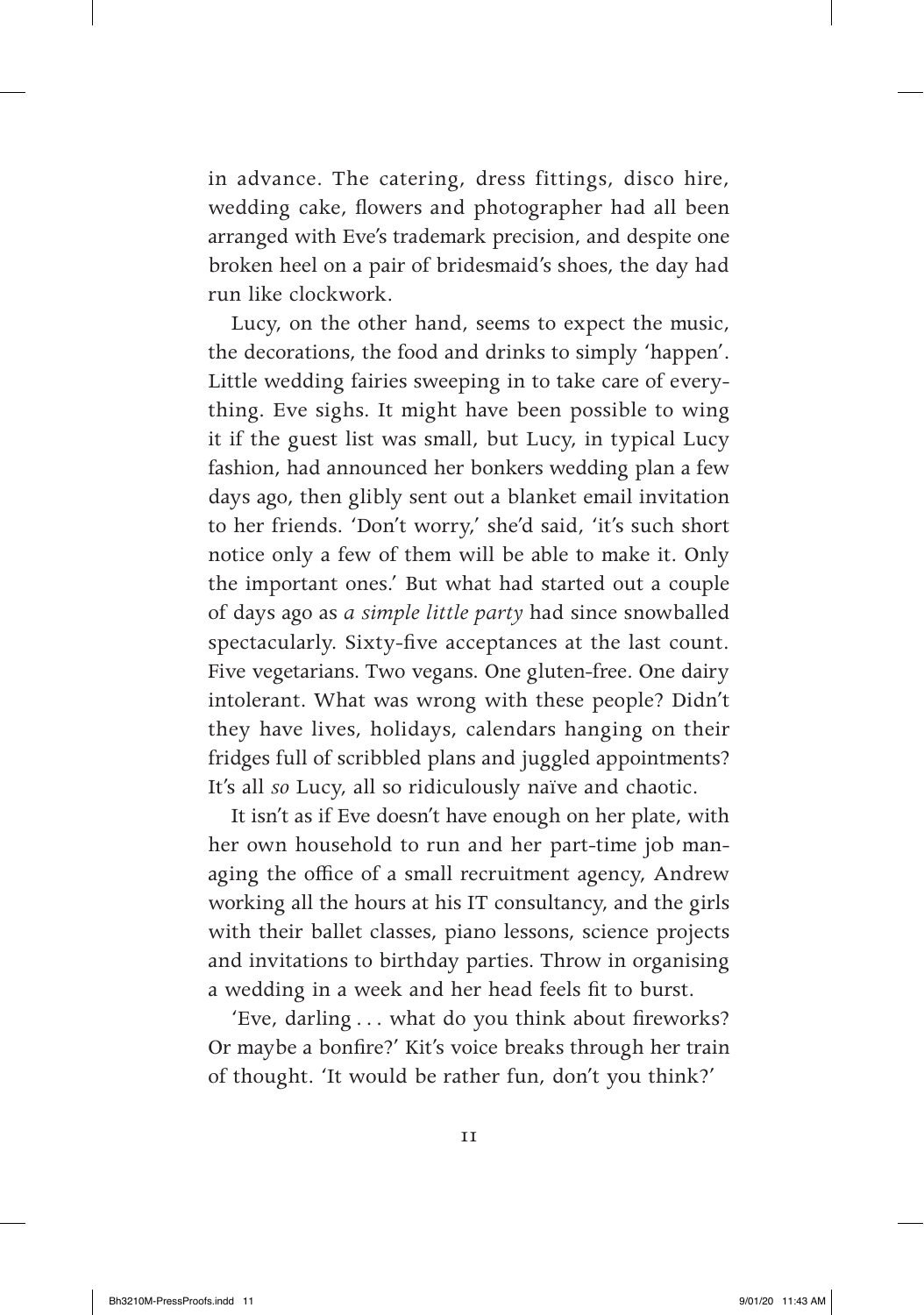Eve regards her mother with an even stare. Bonfires and fireworks? Add a load of actual pyrotechnics to the explosive emotional landscape they already have to navigate on Saturday? Great idea.

'Perhaps Andrew or your father could take charge?' adds Kit, failing to read Eve's mood.

Eve doesn't answer. She can imagine Andrew's face when she tells him he's been nominated to manage an impromptu firework display on Saturday night.

'Has anyone heard from Margot?'

'Lucy and I have sent messages, but we've heard nothing.'

Her mother's mouth forms a thin line. 'Well, it's sad, but perhaps it's for the best.'

'Lucy will be disappointed. Though if Margot does show up, we're *all* going to have to find a way to smooth things over.' She throws her mother a pointed look. 'It's Lucy's day, after all,' she adds.

Kit frowns and turns away to face the valley.

Thinking of her volatile little sister and what she might be capable of in the pressure-cooker situation of a family wedding, Eve feels another surge of panic. It had been bad enough two years ago when Margot had come home to celebrate their father's sixtieth, though of course on that occasion their mother hadn't received an invite.

Kit throws her hands up. 'I know, I know. I wouldn't stop Margot from coming and being a part of Lucy's day, but until she offers some kind of apology or explanation, I can't forgive her.' She turns back to Eve. 'Could you, in my shoes?'

Eve frowns. She wonders if she's the only one to have noticed how similar Kit and Margot are, both of them